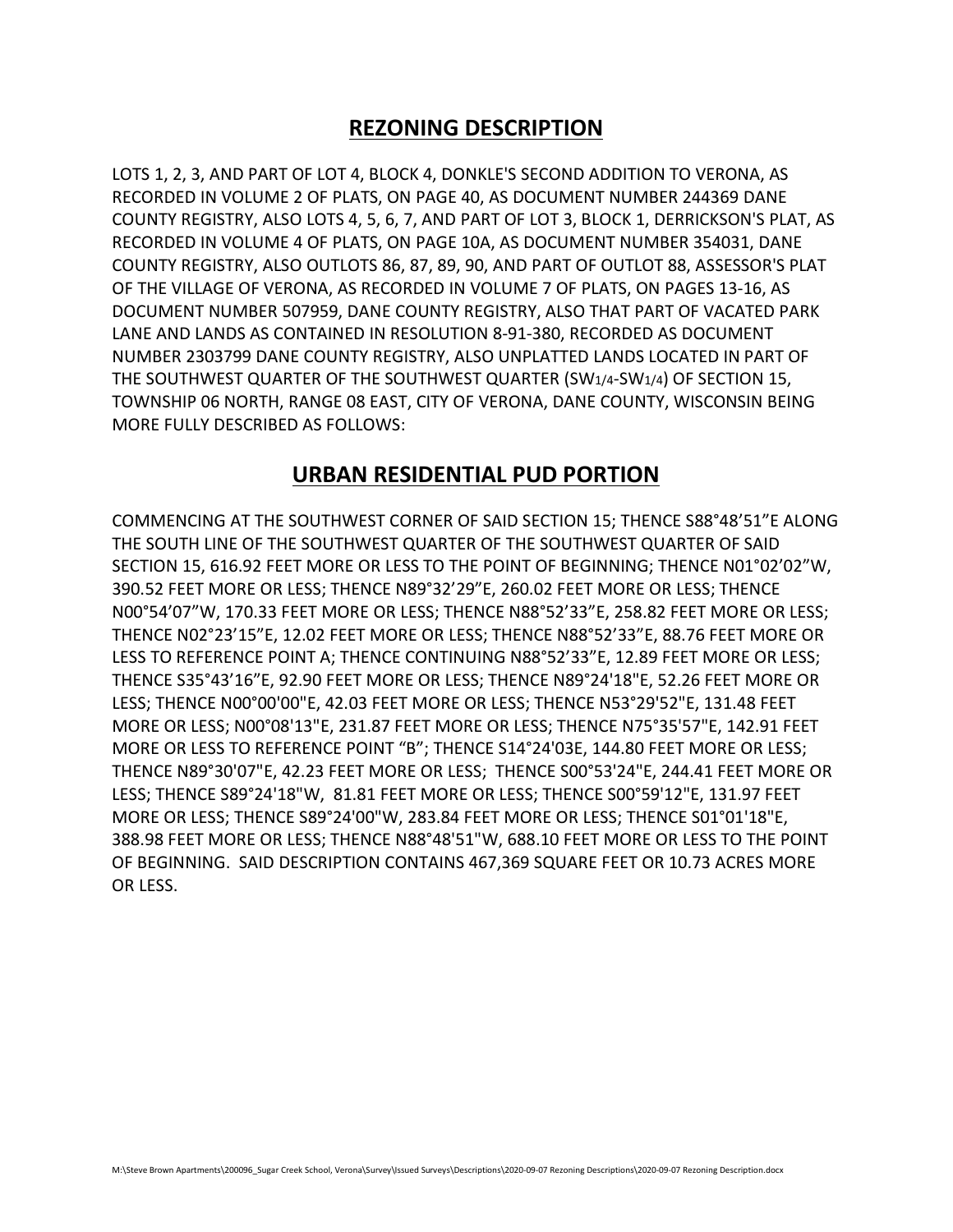## **CENTRAL COMMERCIAL PUD PORTION WESTERLY AREA**

BEGINNING AT SAID REFERENCE POINT "A"; THENCE N01°30'14"W, 87.37 FEET MORE OR LESS; THENCE N87°18'02"E, 81.60 FEET MORE OR LESS; THENCE N00°51'15"E, 149.30 FEET MORE OR LESS; THENCE N75°35'57"E, 148.86 FEET MORE OR LESS; THENCE S00°08'13"W, 231.87 FEET MORE OR LESS; THENCE S53°29'52"W, 131.48 FEET MORE OR LESS; THENCE S00°00'00"E, 42.03 FEET MORE OR LESS; THENCE S89°24'18"W, 52.26 FEET MORE OR LESS; THENCE N35°43'16"W, 92.90 FEET MORE OR LESS; THENCE S88°52'33"W, 12.89 FEET TO THE POINT OF BEGINNING. SAID DESCRIPTION CONTAINS 50,051 SQUARE FEET OR 1.15 ACRES MORE OR LESS.

## **CENTRAL COMMERCIAL PUD PORTION EASTERLY AREA**

BEGINNING AT SAID REFERENCE POINT "B"; THENCE N75°35'57"E, 294.43 FEET MORE OR LESS; THENCE S00°53'24"E, 211.31 FEET MORE OR LESS; THENCE S89°30'07"W, 252.46 FEET MORE OR LESS; THENCE N14°24'03"W, 144.80 FEET TO THE POINT OF BEGINNING. SAID DESCRIPTION CONTAINS 47,989 SQUARE FEET OR 1.10 ACRES MORE OR LESS.